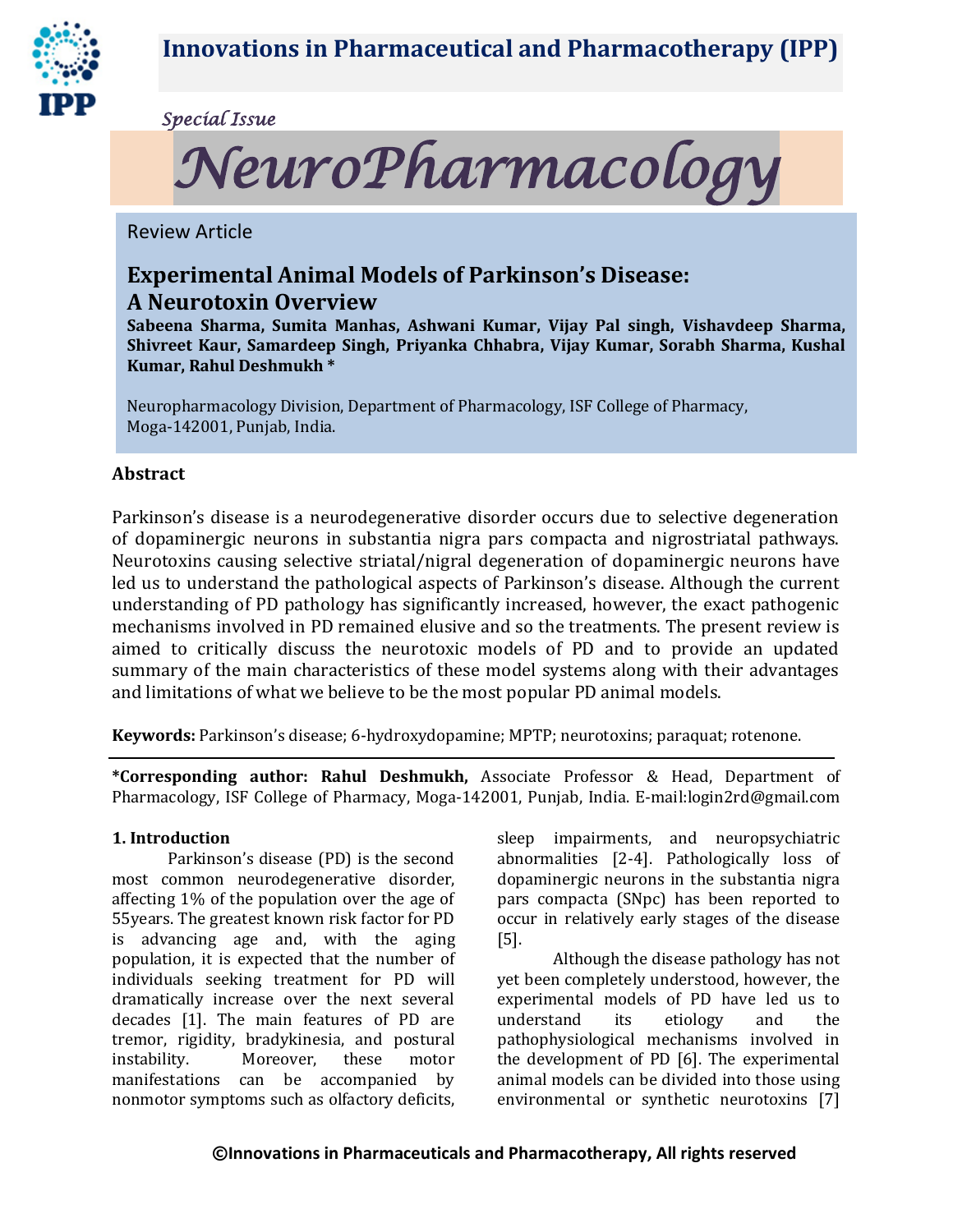and recently, the identification of different genetic mutations have led to develop genetic models of PD. It is important to remember that, at best, only  $\sim$  10% of PD cases are due to genetic mutations [6], while the vast majority of PD cases arise as sporadic from unknown origins.Thus understanding of pathogenic mechanism experimental parkinsons diseases induced by environmental neurotoxins is considered to be important. Of the neurotoxic models, compounds that produce both reversible (reserpine) and irreversible {MPTP (1-methy-4-phenyl-1,2,3,6-

tetrahydropyridine), 6-OHDA (6-hydroxy dopamine), paraquat, rotenone} effects have been used effectively; however recent studies have focused more on irreversible toxins to produce PD-related behavioral and biochemical changes [8-9]. A common feature of all toxin-induced models is their ability to produce selective degeneration of dopaminergic neuronal populations that reflect what is seen in PD. In this review, we have tried to critically discuss the neurotoxic animal models and their potential roles in revealing the mechanisms for PD pathogenesis.

# **2. Neurotoxic Models**

## **2.1 6-Hydroxydopamine (6-OHDA):**

Since its first description in 1959, 6 hydroxydopamine (6-OHDA) has played a fundamental role in preclinical research on Parkinson's disease (PD). 6-OHDA is a structural analogue of catecholamines, selective for monoaminergic neurons and exerts its toxic effects on catecholaminergic neurons [10]. Ungerstedt, 1968 first used this neurotoxin in the rats, since that time 6-OHDA has become one of the most widely used neurotoxins for modeling PD in experimental animals. Different 6-OHDA rodent models have been developed in order to obtain a degree of neurodegeneration which replicates the disease pathology to the same extent as seen in human PD. Mice, cats, dogs, and monkeys are all sensitive to 6-OHDA; however it is used much more frequently in rats [11-14]. The magnitude of the lesion depends on the amount of 6-OHDA injected, the site of injection, and the animal species used. When injected into the striatum of rats, 6-OHDA has been well documented to produce degeneration of nigrostriatal neurons over several weeks and leads to a stable and permanent depletion of tyrosine hydroxylase (TH) - positive nigral neurons [15]. Systemically administered 6-OHDA fails to cross the blood–brain barrier, so it has to be injected locally using stereotaxic procedures to obtain a unilateral lesion [16-17]. Usually, there are three sites where 6-OHDA injections was made; into the medial forebrain bundle, the Substantia nigra pars compacta(SNPC) or the striatum [15, 16]. One of the most attractive features of the unilateral 6-OHDA model is the fact that each animal can serve as its own control as there is a lesioned and an unlesioned hemisphere.

## **2.1.1 Mechanism of 6-OHDA mediated neurotoxicity:**

6-OHDA is toxic, both centrally and peripherally, since this neurotoxin is not capable of crossing BBB, It causes toxicity only when it is injected directly into brain by stereotaxic surgery. 6-OHDA exhibits a high affinity for catecholaminergic transporters such as the dopamine transporter (DAT) and norepinephrine transporter (NET), [18].Thus it is often used in conjunction with a selective noradrenaline reuptake inhibitor such as desipramine in order to spare the noradrenergic neurons from damage [19]. When 6-OHDA is infused into the brain, it produces cytotoxic species through both enzymatic and non-enzymatic mechanisms. These mechanisms are intensified by endocellular trace elements such as manganese and iron [20-22]. Once 6-OHDA is inside the neurons, it accumulates in cytosol and get oxidized by monoamine oxidase (MAO-A) enzyme and generates hydrogen peroxide (H2O2) which is highly cytotoxic and triggers the production of oxygen radicals [23]. Moreover, 6-OHDA undergoes strong auto-oxidation generating H2O2, reactive oxygen species (ROS) and catecholamine quinones which attack endocellular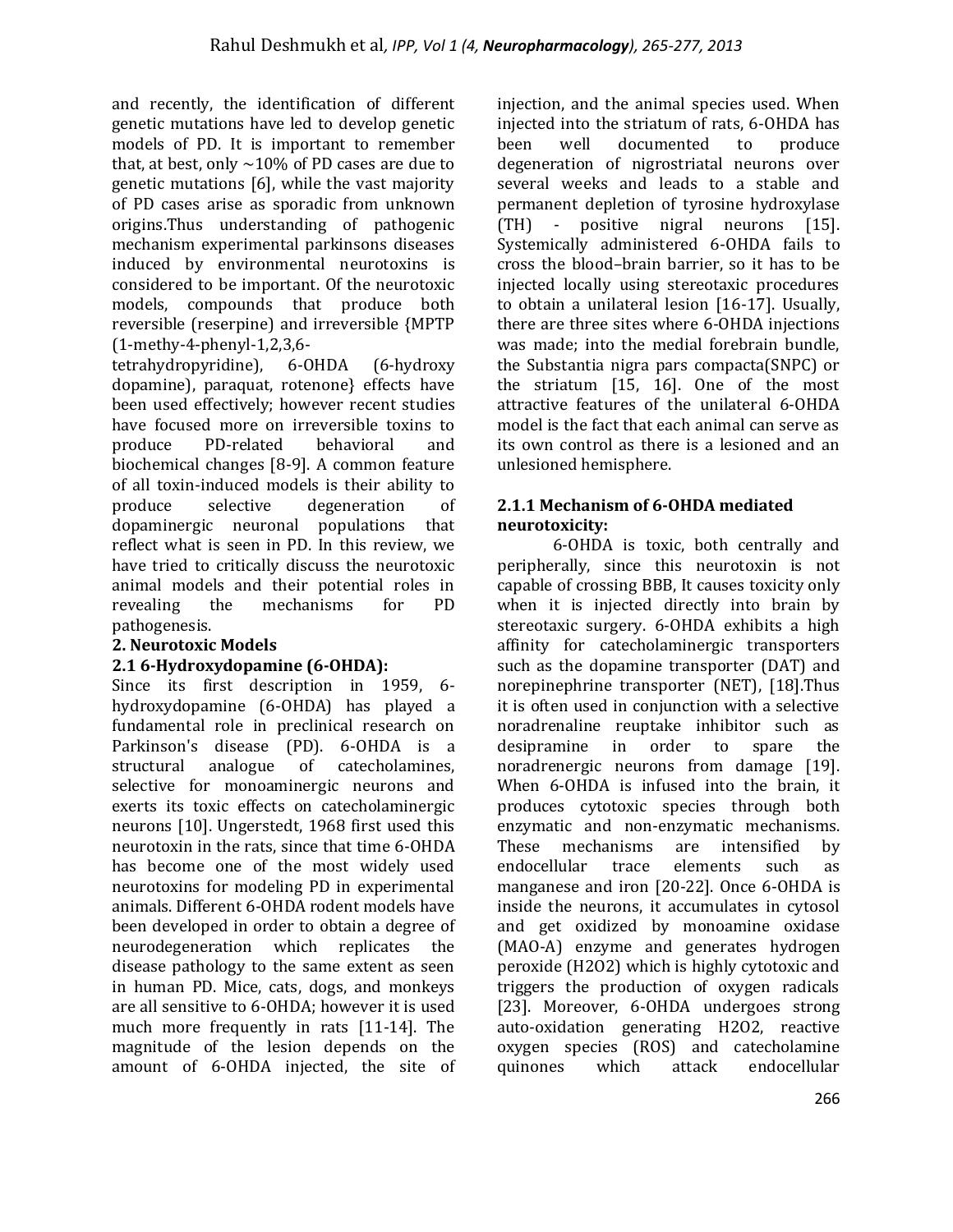nucleophilic groups [24-25]. Increase in the levels of ROS and other reactive species result in a rapid depletion of endocellular antioxidant enzymes, in turn leading to an increased metabolic abnormalities and structural damage to the neurons [15,26-27]. (Fig. 1).

## **2.2 1-Methyl 4-phenyl 1,2,3,6 tetrahydropyridine (MPTP):**

In 1979 and 1983, MPTP was identified as a strong neurotoxin when young drug addicts developed an idiopathic parkinsonian syndrome. After investigating the etiology of their condition, it was found that MPTP was the neurotoxic contaminant responsible for the parkinsonian effect [28]. The tragic results of MPTP poisoning in the heroin addicts led to the development of MPTP-induced rodent and nonhuman primate animal models of PD and proved to be extremely valuable [29-33]. Monkeys, humans and many other animal species including nonhuman primates, guinea pigs, mice, rats and cats are susceptible to this neurotoxin [34]. MPTP can be administered by a variety of regimens, but the most common and reproducible form is still systemic injection (subcutaneous, intravenous) [35]. The acute regimen consists of multiple systemic administration of MPTP (usually four doses at 2-h intervals per day). The subacute regimen consists of a single systemic administration per day for several consecutive days (usually 5 days) and the chronic regimen through several weeks [36]. The comparison of these different models indicated clearly that different schedules of administration of MPTP mimic distinct stages of the disease and might induce neuronal death by different mechanisms [15].

It has been repeatedly demonstrated that MPTP is indeed the gold standard for toxin-based animal model for replicating almost all of the hallmarks of PD. Unfortunately, lacking in this list is the definitive characteristic of PD, Lewy body formation [37-38]. Interestingly, some studies have demonstrated the production of Lewy

body-like inclusions after MPTP administration [39-40] although these studies have been difficult to replicate. The studies suggest that, under the right circumstances, we may be able to reproduce majority of hallmarks found in PD. Increase in nigral extracellular glutamate levels and reduction in glutathione (GSH) levels as seen in PD have also been reported to occour following MPTP in mice [41-42]. Further neuroinflamatory events such as ractive microgliosis in substantia nigra and increase in proinflamatory cytokines has also been reported following MPTP in mice [43-44]. In addition MPTP in monkeys has been used to evaluate nonmotor symptoms and to identify the potential of deep brain stimulation which is currently the best surgical method to ameliorate symptoms in PD patients [45-51].

## **2.2.1 Mechanism of MPTP- induced neurotoxicity:**

The mechanism behind the neurotoxic action of MPTP has been the subject of intense investigation and is relatively well understood (Figure 1). MPTP is a lipophilic toxin that, following systemic injection (usually i.p or s.c), rapidly crosses the blood–brain barrier [52]. Once inside the brain, MPTP is converted by MAO-B (principally in glia) into the intermediary, 1-methyl-4-phenyl-2,3,dihydropyridinium (MPDP+) before its rapid and spontaneous oxidation to the toxic moiety, 1-methyl-4-phenylpyridinium (MPP+) [53]. Following its release into the extracellular space, MPP+ is taken up via dopamine transporter (DAT) into dopaminergic neurons where cytoplasmic MPP+ can trigger the production of ROS, which may contribute to its overall neurotoxicity [54]. However, the majority of MPP+ is eventually accumulated within mitochondria and impairs mitochondrial respiration via inhibition of complex I of the electron transport chain [55]. This action impairs the flow of electrons along the respiratory chain. leading to reduced ATP production and the generation of ROS, such as superoxide radicals. The combined effects of lowered cellular ATP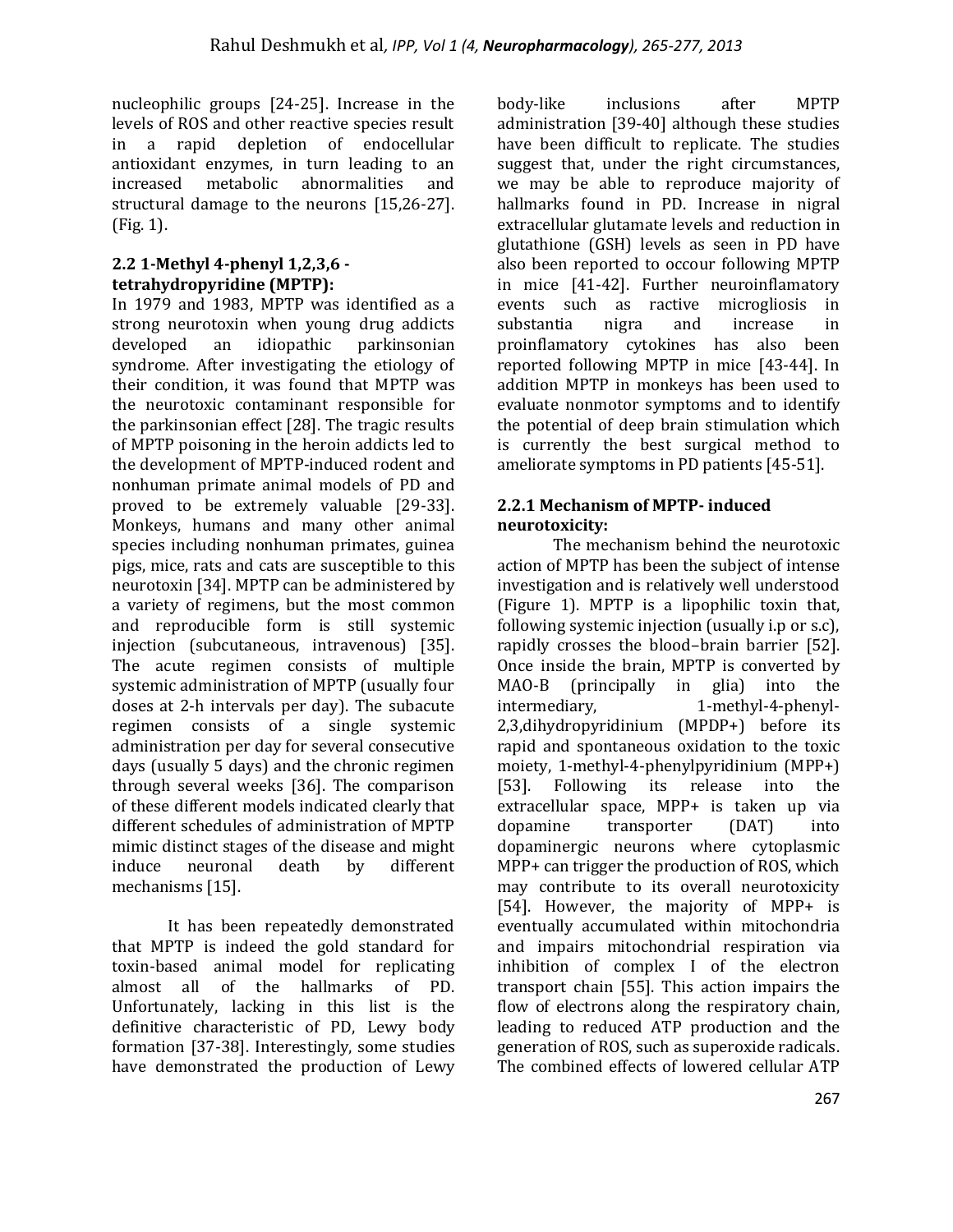and elevated ROS production are most likely responsible for the initiation of cell deathrelated signalling pathways such as p38 mitogen-activated kinase [56], c-junN-terminal kinase (JNK) [57] and bax [58-59], all of which have been demonstrated in vivo following MPTP treatment and may contribute to apoptotic cell death [60-61]. MPTP stimulates glial cells and a neuroinflammatory pathway such as cyclooxygenase-2 (COX-2) expression which is a rate-limiting enzyme involved in the production of prostaglandins from arachidonic acid and also enhances the expression of various pro-inflammatory mediators causing the neuronal death [62-63]. Indeed,microglial activation and increased COX-2 expression in SNpc has also been demonstreated in postmortem studies in PD patients. Moreover, COX-2 deficient mice were resistant to MPTP toxicity, suggesting potential role of COX-2 enzyme in neurotoxic mechanism following MPTP [64]

# **2.3 Rotenone model:**

The realization that MPTP produced nigro-striatal degeneration through inhibition of mitochondrial complex I led to the search for other mitochondrial toxins that might be used to model PD. Rotenone is used as an insecticide and fish poison it belongs to the family of natural cytotoxic compounds called rotenoids and extracted from tropical plants. [65].

## **2.3.1 Mechanism of rotenone-induced neurotoxicity:**

Like MPTP, rotenone is highly lipophilic, readily crosses the blood–brain barrier and diffuses into neurons similar to MPTP.It accumulates within the mitochondria and inhibits complex I (Figure 1). The ensuing reductions in ATP are not, however, considered a cause of the toxicity; rather the production of ROS, subsequent to glutathione depletion, is thought to induce oxidative stress [66]. Oxidative damage, in the form of protein carbonyl formation, has certainly been found in the midbrain, olfactory bulb, striatum and cortex of rats treated with rotenone [67], similar oxidative damage has been reported in postmortem PD brain [68]. The extensive microglial activation seen in both SNpc and the striatum following rotenone infusion [69] and is consistent with the inflammatory features found in idiopathic PD [70-72].

# **2.3.2 Routes:**

In animals, rotenone has been administered by different routes. Oral administration appears to cause little neurotoxicity [73-74]. Chronic systemic administration using osmotic pumps has been the most common delivery regimen, especially in the Lewis rat, which may be more sensitive to rotenone than other strains of rats [75]. Intraperitoneal injections have been reported to elicit behavioral and neurochemical deficits, although the mortality is very high [76]. Intravenous administration is able to cause damage to nigrostriatal DA neurons that is accompanied by  $\alpha$ -synuclein aggregation, Lewy body formation, oxidative stress, and gastrointestinal problems [77]. The apparent beauty of this model is that, like paraquat, it seems to replicate almost all of the hallmarks of PD including causing α-synuclein aggregation and Lewy-like body formation [78-79].Unfortunately, in addition to its central toxicity, rotenone shows a high degree of systemic (primarily cardiovascular) toxicity that produces high mortality rates  $($  ~30% of animals) regardless of route of administration [75]. There also appears to be an intrinsic resistance of some rats to rotenone, with as few as 50% of treated animals displaying neurodegeneration [75]. All of these factors combined; result in the necessity for using a larger numbers of animals at the start of any study to ensure relevant numbers are available for biochemical and histological analysis.

Administration of rotenone using intermittent ip dosing schedules has proven more effective to date. When low doses (1.5– 2.5 mg•kg-1 ip) were administered daily for up to 2 months, a dose-dependent reduction in striatal TH+ neurons and dopamine levels were found [79], Behaviorally the animals exhibit reduced locomotor activity in the openfield test with marked [80].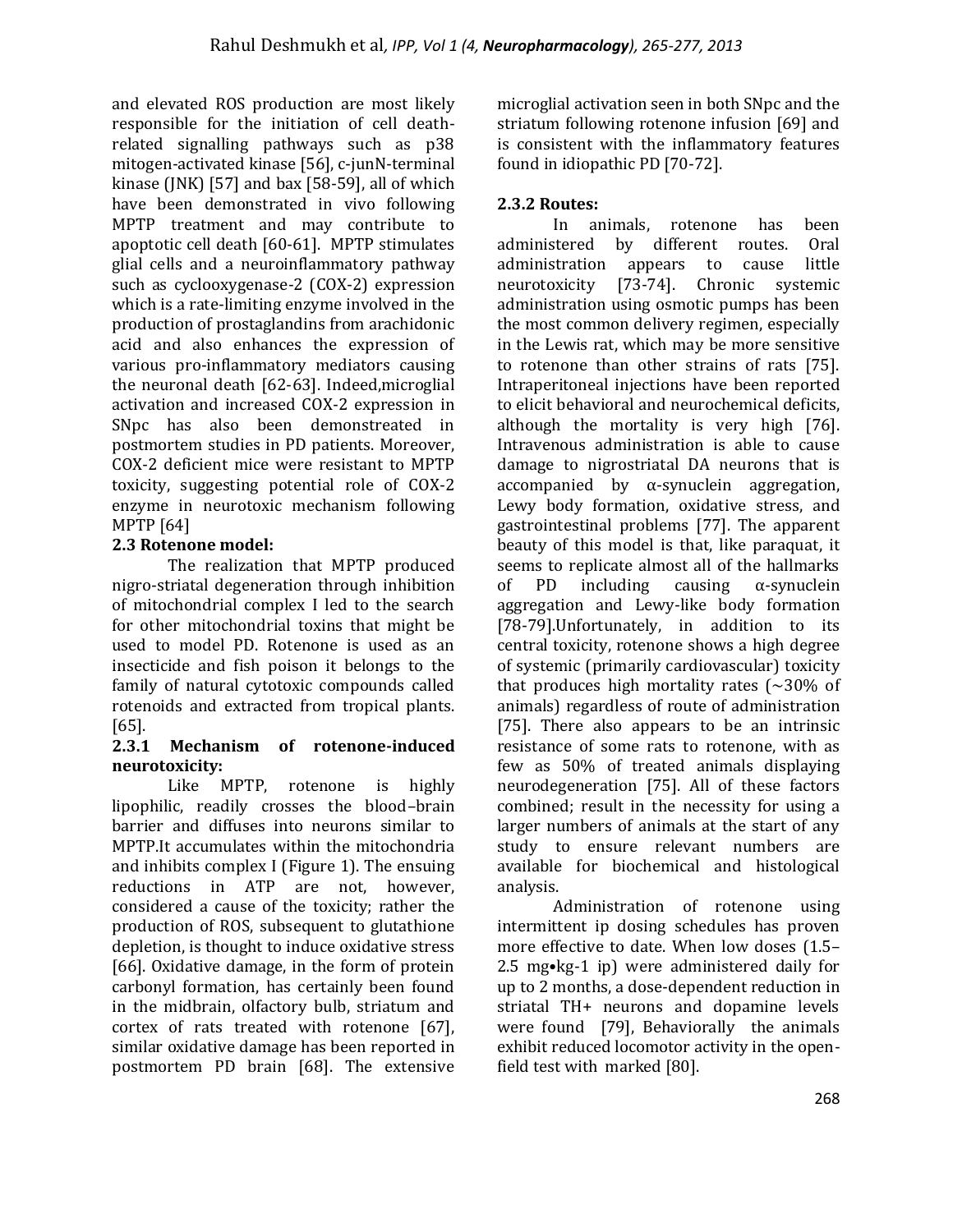

Fig 1: Mechanisms of neuronal death induced various neurotoxins used in experimental Parkinson's disease.



**Dopaminergic Neuron** 

Fig 2: Mechanism of dopaminergic toxicity by MPTP.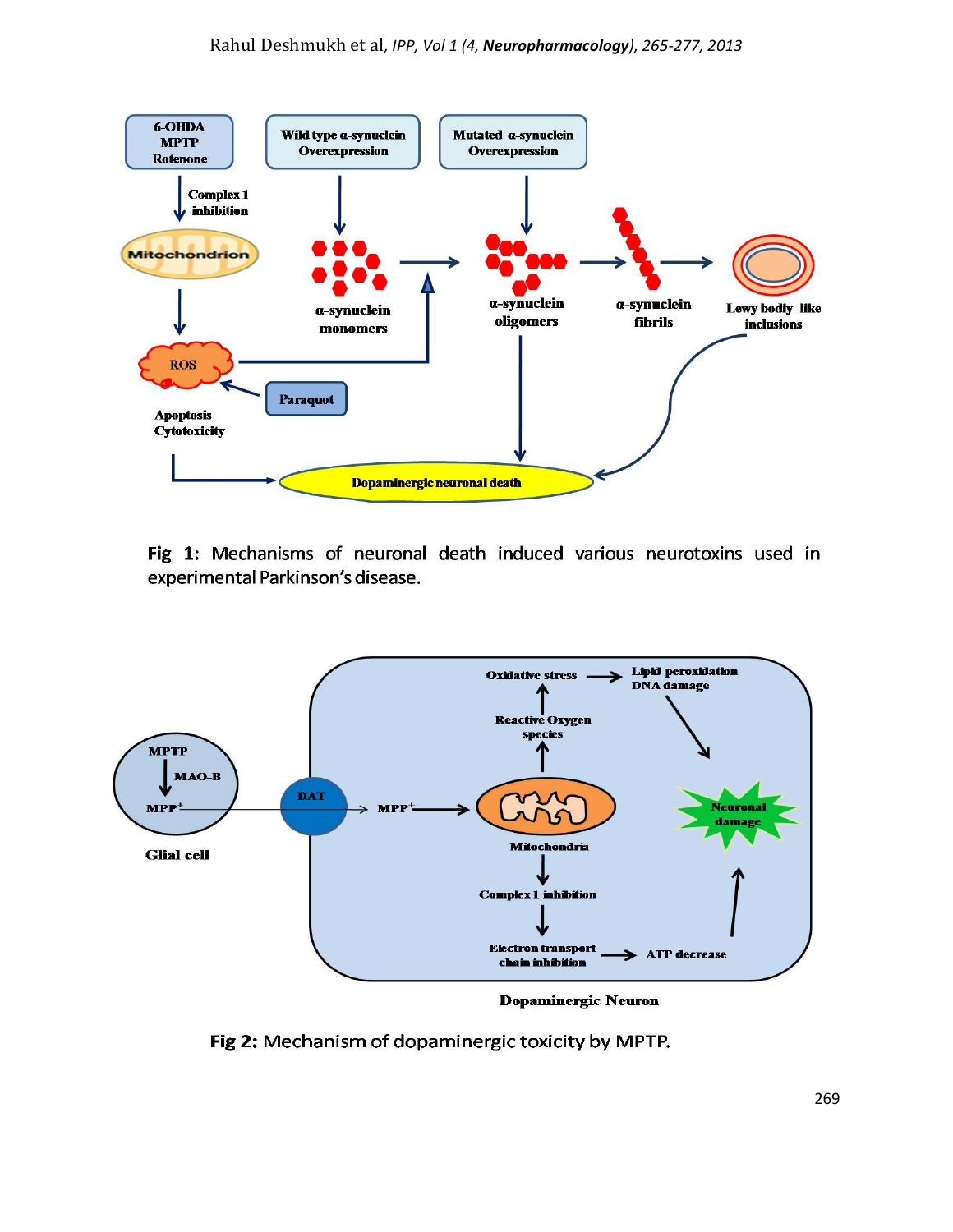

Fig 3:Structure of neurotoxic molecules used in animal models of PD to induce nigrostriatal damage

| <b>Toxic</b><br>model | <b>Dose</b>                       | Route of<br>administration                                                              | <b>Advantages</b>                                                                                                                                          | <b>Disadvantages</b>                                                                                                                                                                                                                                                                                                                                                                                                                                                                                                                    |
|-----------------------|-----------------------------------|-----------------------------------------------------------------------------------------|------------------------------------------------------------------------------------------------------------------------------------------------------------|-----------------------------------------------------------------------------------------------------------------------------------------------------------------------------------------------------------------------------------------------------------------------------------------------------------------------------------------------------------------------------------------------------------------------------------------------------------------------------------------------------------------------------------------|
| 6-OHDA                | 4 or 8 $\mu$ g/ $\mu$ l<br>$[92]$ | Stereotactic<br>injection<br>to SN, MFB,<br>striatum<br>$\lceil 15 - \rceil$<br>16][92] | hours of administration.<br>$[89-91]$<br>$[15]$<br>infused<br>$\bullet$ Can<br>be<br>unilaterally<br>and  <br>contralateral side can<br>act as its control | • Show action after 24 $\bullet$ Can cause damage to non-<br>adrenergic<br>neurons<br>$[19]$ .<br>• It cause stable and <b>•</b> Do not cross BBB [16-17]<br>permanent damage to No lewis body formation<br>tyrosine hydroxylase   for easy detection of PD.<br>positive nigral neurons. • Trained professional is<br>required due to chances<br>of mechanical damage<br>of other areas of brain<br>during surgry<br>• Bilateral lesions result in<br>marked adispsia and<br>aphagia which interfere<br>with the survival of<br>animal. |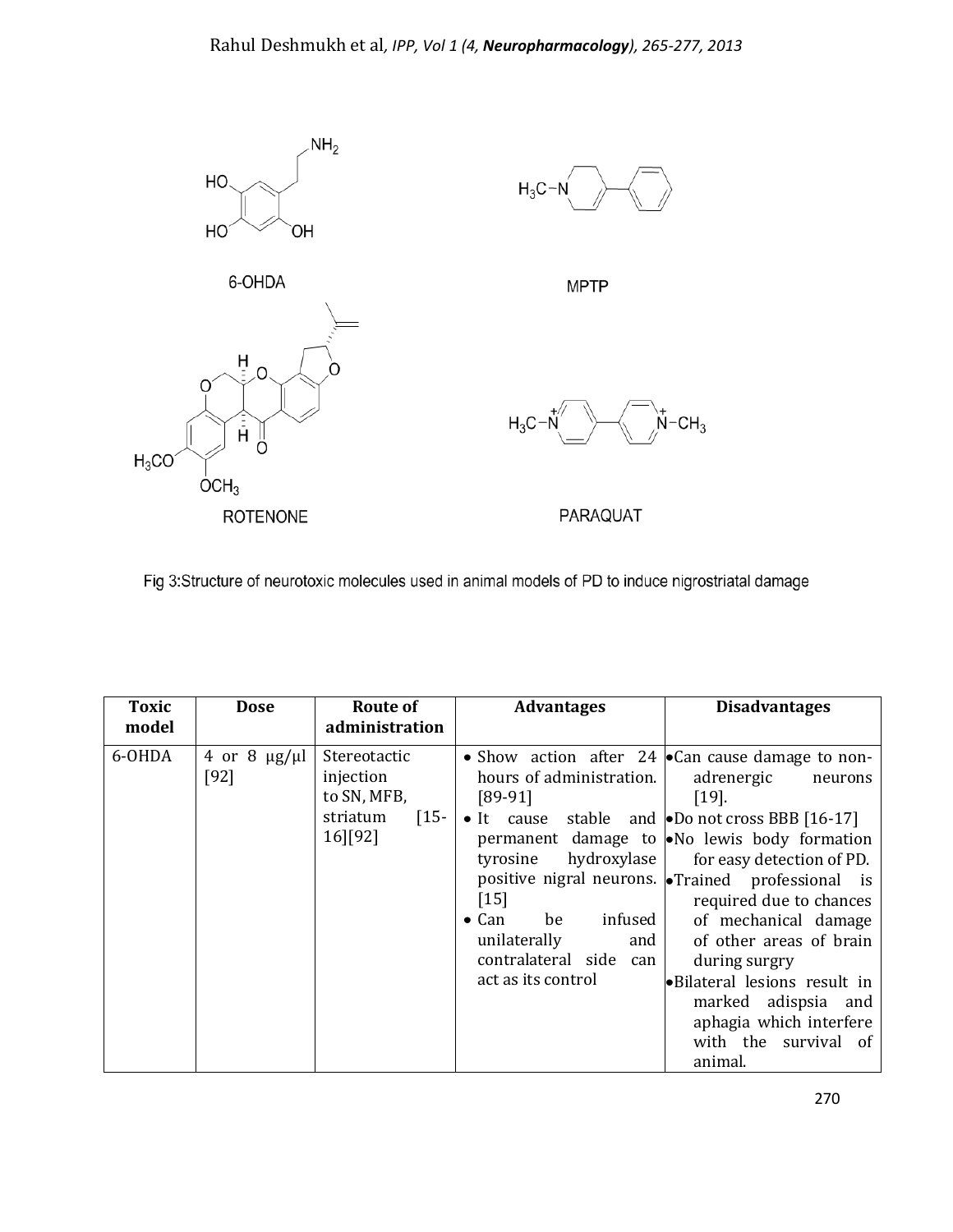|                          |                                                                                                       |                                                                                                                                                 | •Do not produce entire<br>neuropathology of PD<br>$[15].$                                                                                                                                                                                                                                                                                                                                                                                                                              |                           |
|--------------------------|-------------------------------------------------------------------------------------------------------|-------------------------------------------------------------------------------------------------------------------------------------------------|----------------------------------------------------------------------------------------------------------------------------------------------------------------------------------------------------------------------------------------------------------------------------------------------------------------------------------------------------------------------------------------------------------------------------------------------------------------------------------------|---------------------------|
| <b>MPTP</b>              | Single<br>injection<br>of<br>30<br>mg/kg<br>$20 -$<br>cause<br>$30\%$ loss of<br>neurons [92]         | Nonhuman<br>primates<br>i.m,<br>i.p,<br>intracarotid<br>infusion<br>Mouse<br>Acute, subacute<br>(i.p.)<br>Chronic<br>(osmotic<br>minipumps)[92] | • Easily cross BBB [52].<br>.Do not recapitulate the<br>whole pathology of PD.<br>· systemic injection also<br>bilateral • Rats<br>produces a<br>are<br>resistant<br>of<br>MPTP.If<br>degeneration<br>the<br>administered<br>nigrostriatal tract and<br>systemically<br>reflect clinical PD.<br>$\bullet$ Inability<br>to<br>• No more skillful trained<br>behavioural<br>personal is required to<br>apparent on standard<br>inject<br>MPTP<br>motor mouse test [52].<br>systemically. | to<br>produce<br>deficits |
| Rotenone                 | 3<br>$\overline{2}$<br>to<br>mg/kg/day<br>or<br>$1.5 - 2.5$<br>mg/kg/day<br>for<br>60<br>days, $[92]$ | Rat<br>Infusion<br>via<br>osmotic<br>minipumps<br>injection<br>i.p.<br>$[92]$                                                                   | $\bullet$ Readily<br>BBB • No<br>inclusion<br>crosses<br>$[66]$ .<br>formation.<br>selective • High mortality rate.<br>$\bullet$ Cause<br>degeneration<br>of $\bullet$ Results are inconsistent<br>dopaminergic<br>$[66]$ .<br>neurons<br>$[69]$ .<br>$\bullet$ Rats<br>show<br>resistance to rotenone.                                                                                                                                                                                | body<br>intrinsic         |
| Paraquat<br>and<br>Maneb | 30 mg/kg of<br>maneb<br>$+10mg/kg$<br>paraquat (1-2<br>injection) in 3<br>weeks [92]                  | Mouse<br>i.p.[92]                                                                                                                               | • Crosses BBB by amino • It causes severe systemic<br>acid transporter.<br>toxicity [93].<br>• Capable of producing<br>sufficient dopaminergic<br>neuronal loss[93].                                                                                                                                                                                                                                                                                                                   |                           |

**Table 1:** A critical overview on advantages and limitations on Key features of common neurotoxic models of PD

## **2.4 Paraquat and Maneb model:**

It has been reported that exposure to the herbicide paraquat (1,1′-dimethyl-4,4′ bipyridinium) or the fungicide Maneb (manganese ethylene-bis-dithiocarbamate) have been associated with an increased incidence of PD [81-82]. So, it is not surprising that attempts have been made to model PD using these agents. Paraquat enters the brain via the neutral amino acid transporter [83] before Na+-dependent uptake into cells occur (Figure 1). Once inside the cells, paraquat lead to both indirect mitochondrial toxicity via redox cycling and also direct inhibition of complex I (at higher doses) [84]. Maneb, on the other hand, preferentially inhibits complex III of the mitochondrial respiratory chain following entry into the brain [85]. Paraquat

and maneb have been shown to produce enhanced toxicity when combined [86], possibly as a result of maneb increasing the brain concentration and reducing clearance of paraquat [87]. Coupled with the fact that human exposure to one of these pesticides alone is unlikely as they are used in the same geographical regions, this provides a clear rationale for combining their administration in order to produce an animal model of PD. The combined administration of paraquat (10 mg/kg i.p) and maneb (30 mg/kg i.p) twice weekly for up to 6weeks in either C57bl/6 mice or Wistar rats produces only a modest but fairly consistent level of nigro-striatal degeneration (20–35%), with relative sparing of the VTA [86,88]. Further investigations using these models are needed to determine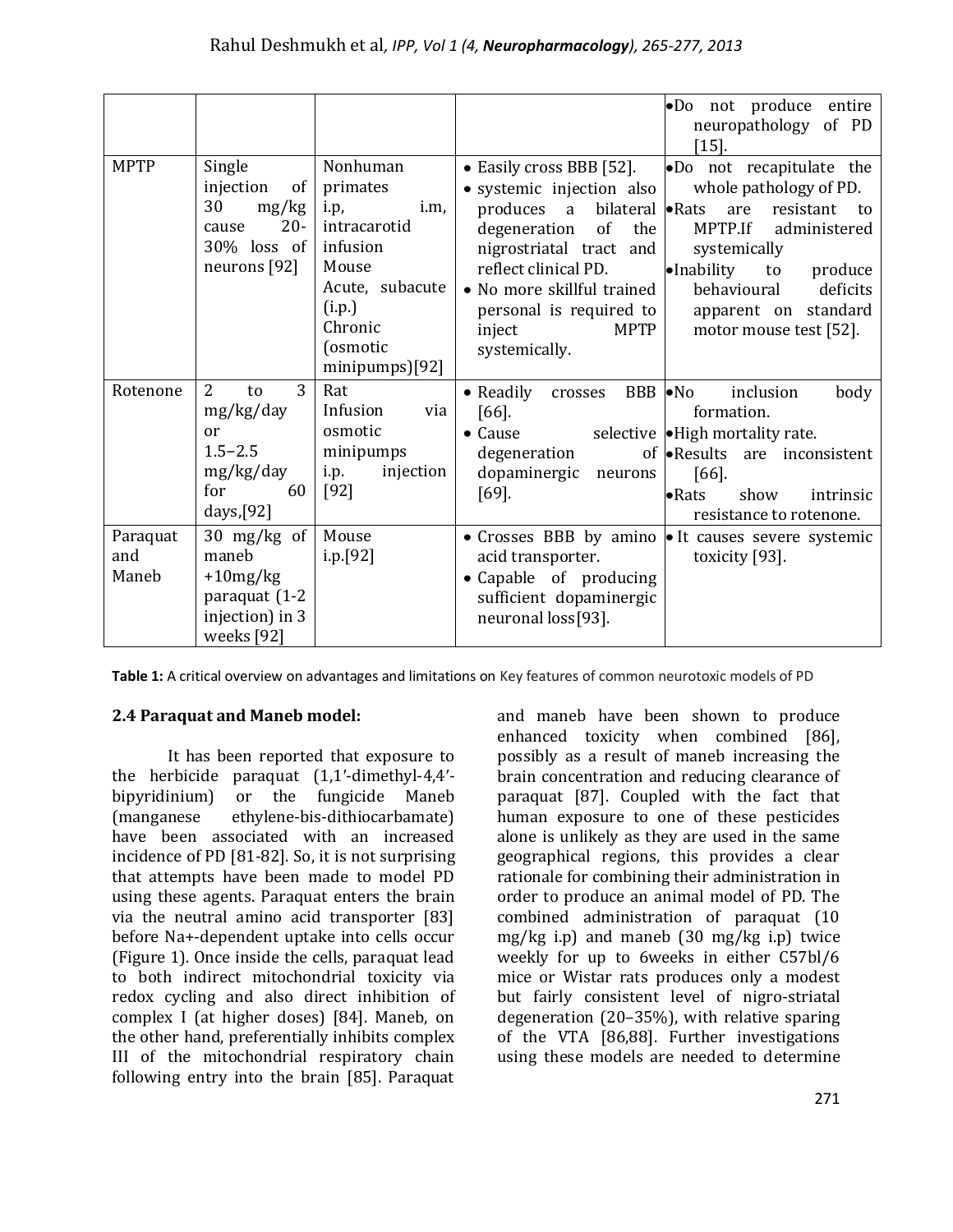the involvement of environmental exposures in the etiology of PD.

## **2. Conclusion**

A number of animal models have been developed to understand the pathological aspects of PD.

The animal model systems are the important tool and provide a best way to study the human diseases and disorders due to somewhat resemblance with the humans. Neurotoxins such as paraquet, rotenone, 6- OHDA or MPTP have been used extensively & are reported simulate human PD in one or the other way by causing dopamenergic neuronal loss. Based on available reports, although none of these neurotoxins produces exact pathological features of clinical PD, however, among the available model systems MPTP stands to be a gold standard.

# **3. Acknowledgement**

Authors are thankful to Mr. Parveen Garg, the chairman, ISF College of Pharmacy, Moga (Punjab) for his praiseworthy inspiration and financial support during the literature search for this review.

# **References:**

- 1. Lees J, Hardy J, and Revesz, T, 2009, Parkinson's disease, The Lancet, vol. 373, no. 9680, pp. 2055–2066.
- 2. Forno LS, 1996, Neuropathology of Parkinson's disease, Journal of Neuropathology and Experimental Neurology, vol. 55, no. 3, pp. 259–272.
- 3. Braak H, Ghebremedhin, E, and Rub U et al., 2004, Stages in the development of Parkinson's disease-related pathology, Cell and Tissue Research, vol. 318, no. 1, pp. 121–134.
- 4. Chaudhuri KR, Healy DG, and Schapira AHV, 2006, Non-motor symptoms of Parkinson's disease: diagnosis and management , Lancet Neurology, vol. 5, no. 3, pp. 235–245.
- 5. Moore DJ, West AB, and Dawson VL et al., 2005, Molecular pathophysiology of Parkinson's disease, Annu. Rev. Neurosci. 28: 57–87.
- 6. Dauer W, and Przedborski, S, 2003, Parkinson's disease: mechanisms and models, Neuron, vol. 39, no. 6, pp. 889– 909.
- 7. Javier B, Sudarshan P, and Vernice JL et al., 2012, Classic and New Animal Models of Parkinson's Disease, Journal of Biomedicine and Biotechnology, Volume 2012, Article ID 845618.
- 8. Melrose HL, Lincoln SJ, and Tyndall GM, 2006, Parkinson's disease: a rethink of rodent models, Exp. Brain Res. (173) 196–204.
- 9. Alam M, Danysz W, and Schmidt WJ et al., 2009, Effects of glutamate and  $\alpha$ 2noradrenergic receptor antagonists on the development of neurotoxicity produced by chronic rotenone in rats, Toxicology and Applied Pharmacology (240) 198-207.
- 10. Luthman J, Fredriksson A, and Sundstrom E et al., 1995, Selective lesion of central dopamine or noradrenaline neuron systems in the neonatal rat:motor behaviour and monoamine alteration satadult stage, Behav. Brain Res. 33,267– 277.
- 11. Roeling TAP, Docter GJ, and Voorn P et al., 1995, Effects of unilateral 6 hydroxydopamine lesions on neuropeptide immunoreactivity in the basal ganglia of the common marmoset, Callithrix jacchus, a quantitative immunohistochemical analysis, Journal of Chemical Neuroanatomy, vol. 9, no. 3, pp. 155–164.
- 12. Valette H, Deleuze P, and Syrota A et al., 1995, Canine myocardial beta-adrenergic, muscarinic receptor densities after denervation: a PET study, Journal of Nuclear Medicine, vol. 36, no. 1, pp. 140– 146.
- 13. Annett LE, Torres EM, and Clarke DJ et al., 1997, Survival of nigral grafts within the striatum of marmosets with 6-OHDA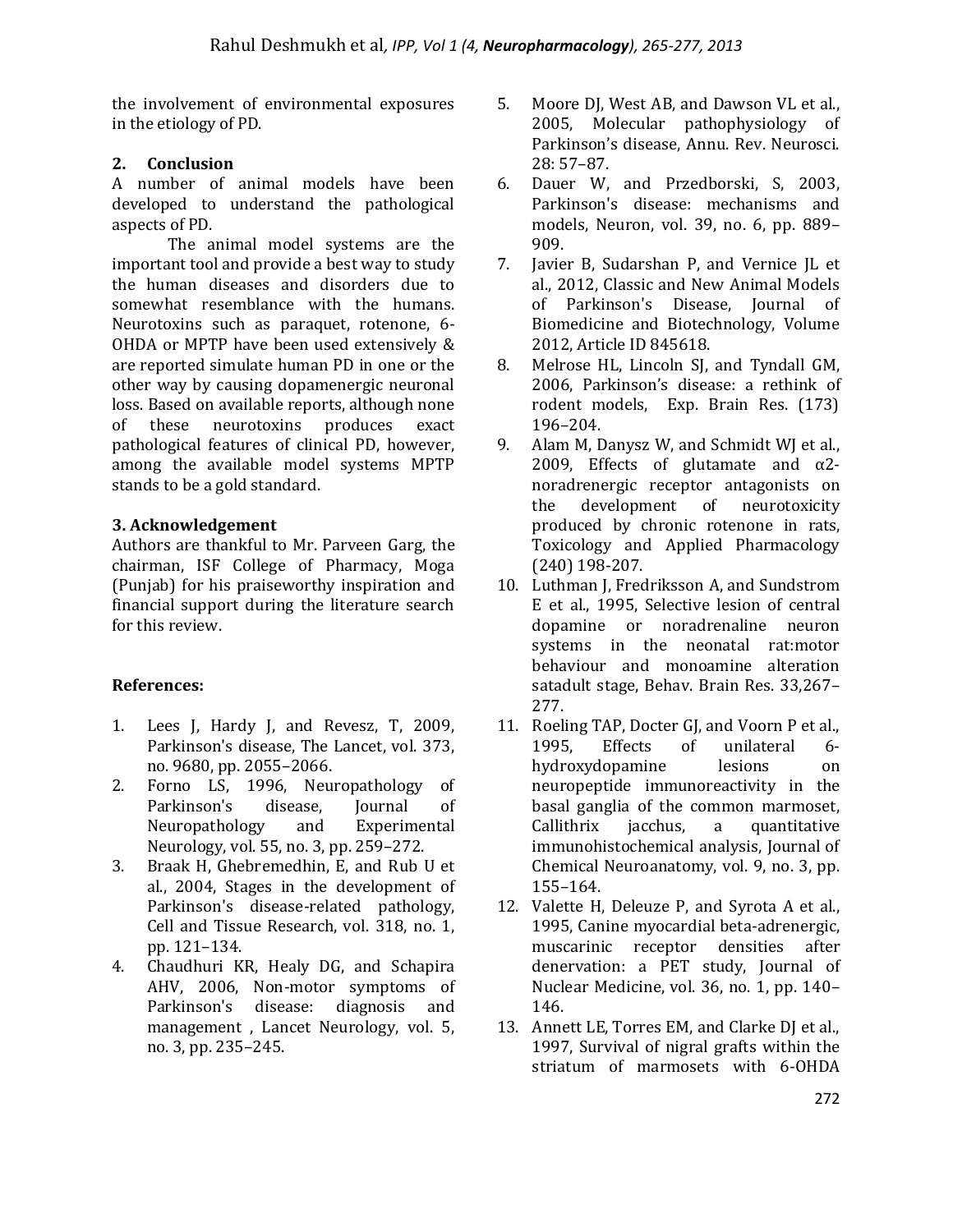lesions depends critically on donor embryo age, Cell Transplantation, vol. 6, no. 6, pp. 557–569.

- 14. Ruffy R, and Leonard M, 1997, Chemical cardiac sympathetic denervation hampers defibrillation in the dog, Journal of Cardiovascular Electrophysiology, vol. 8, no. 1, pp. 62–67.
- 15. Schober A, 2004, Classic toxin-induced animal models of Parkinson's disease: 6- OHDA and MPTP, Cell Tissue Res 318: 215–224.
- 16. Betarbet R, Sherer TB, and Greenamyre, JT et al., 2002, Animal models of Parkinson's disease, Bioessays 24: 308– 318.
- 17. Ungerstedt, 1968, 6-hydroxy-dopamine induced degeneration of central monoamine neurons, European Journal of Pharmacology, vol. 5, no. 1, pp. 107–110.
- 18. Sachsand G, Jonsson, 1975, Mechanisms of action of 6-hydroxydopamine, Biochemical Pharmacology, vol. 24, no. 1, pp. 1–8.
- 19. Martin GE, Myers RD, and Newberg DC, 1976, Catecholamine release by intracerebral perfusion of 6 hydroxydopamine and desipramine, European Journal of Pharmacology, vol. 36, no. 2, pp. 29.
- 20. Cadet JL and C Brannock, 1998, Free radicals and the pathobiology of brain dopamine systems, Neurochem. Int. 32,117-131.
- 21. Choi WS, SY Yoon, and TH Oh et al., 1999, Two distinct mechanisms are involved in 6-hydroxydopamine- and MPP+-induced dopaminergic neuronal cell death: role of caspases, ROS, and JNK, J. Neurosci. Res. 57, 86-94.
- 22. Lotharius J, LL Dugan and KL O'Malley et al., 1999, Distinct mechanisms underlie neurotoxin-mediated cell death in cultured dopaminergic neurons, J. Neurosci. 19, 1284-1293.
- 23. Cohen G, 1984, Oxy-radical toxicity in catecholamine neurons, Neurotoxicology 5, 77-82.
- 24. Padiglia A, R Medda, and A Lorrai et al., 1997, Modulation of 6-hydroxydopamine oxidation byvarious proteins, Biochem. Pharmacol. 53, 1065-1068.
- 25. Palumbo A, A Napolitano, and P Barone et al., 1999, Nitrite- and peroxide-dependent oxidation pathways of dopamine: 6 nitrodopamine and 6-hydroxydopamine formation as potential contributory mechanisms of oxidative stress- and nitric oxide-induced neurotoxicity in neuronal degeneration, Chem. Res. Toxicol. 12, 1213-1222.
- 26. Blum D, S Torch, N Lambeng, and M Nissou et al., 2001, Molecular pathways involved in the neurotoxicity of 6-OHDA, dopamine and MPTP: contribution to the apoptotic theory in Parkinson's disease, Prog. Neurobiol. 65, 135-172.
- 27. Cohen G, and Werner P, 1994, Free radicals, oxidative stress, and neurodegeneration, In Neurodegenerative Diseases, D.B. Calne, ed. (Philadelphia: W.B. Saunders), pp.139-161.9–311.
- 28. Sakai K, Gash DM, 1994, Effect of bilateral 6-OHDA lesions of the substantia nigra on locomotor activity in the rat, Brain Res 633:144–150.
- 29. Amalric M, Moukhles H, and Nieoullon A et al., 1995, Complex deficits on reaction time performance following bilateral intrastriatal 6-OHDA infusion in the rat, Eur. J. Neurosci. 7, 972-980.
- 30. Paillé V, Henry V, and Lescaudron, L et al., 2007, Rat model of Parkinson's disease with bilateral motor abnormalities, reversible with levodopa, and dyskinesias, Mov Disord 22: 533–539.
- 31. Langston JW, Ballard P, and Tetrud JW et al., 1983, Chronic parkinsonism in humans due to a product of meperidineanalog synthesis, Science, vol. 219, no. 4587, pp. 979–980, 1983.
- 32. Chiueh CC, Markey SP, and Burns RS et al., 1984, Neurochemical and behavioral effects of 1-methyl-4-phenyl-1,2,3 tetrahydropyridine (MPTP) in rat, guinea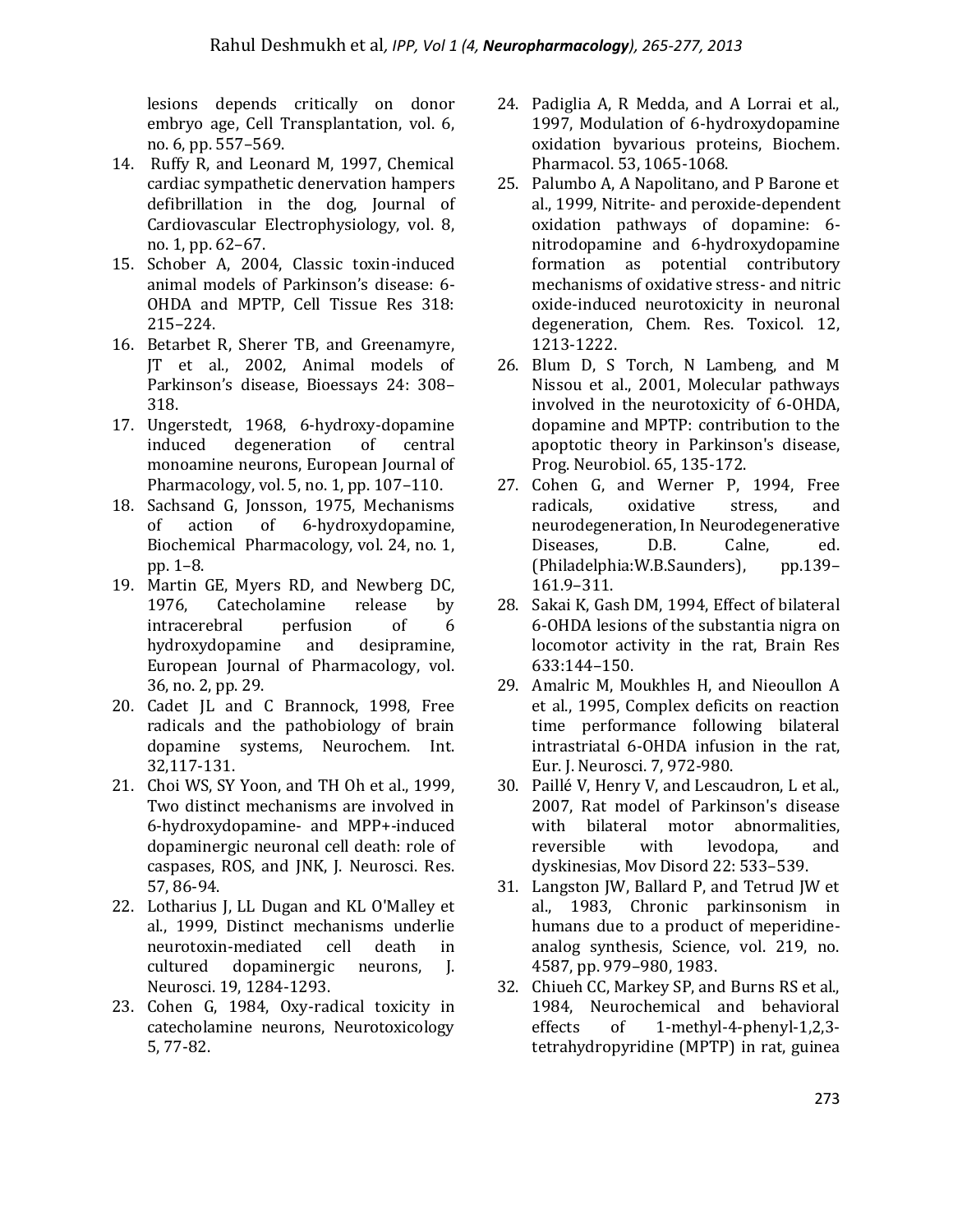pig, and monkey, Psychopharmacology Bulletin, vol. 20, no. 3, pp. 548–553.

- 33. Langston JW, Forno LS, and Rebert CS et al., 1984, Selective nigral toxicity after systemic administration of 1-methyl-4 phenyl-1,2,5,6-tetrahydropyridine (MPTP) in the squirrel monkey, Brain Research, vol. 292, no. 2, pp. 390–394.
- 34. Markey SP, Johannessen JN, and Chiueh CC et al., 1984, Intraneuronal generation of a pyridinium metabolite may cause drug-induced Parkinsonism, Nature, vol. 311, no. 5985, pp. 464–466.
- 35. Kopin J, and Markey SP, 1988, MPTP toxicity: implications for research in Parkinson's disease, Annual Review of Neuroscience, vol. 11, pp. 81–96.
- 36. Langston JW, and Irwin I, 1986, MPTP: current concepts and controversies, Clinical Neuropharmacology, vol. 9, no. 6, pp.485–507.
- 37. Haobam, R, Sindhu KM, and Chandra G et al., 2005, Swim-test as a function of motor impairment in MPTP model of Parkinson's disease: a comparative study in two mouse strains, Behav Brain Res 163: 159–167.
- 38. Przedborski SV, Jackson-Lewis, Naini AB et al., 2001, The parkinsonian toxin 1 methyl-4-phenyl-1,2,3,6 tetrahydropyridine (MPTP): a technical review of its utility and safety, Journal of Neurochemistry, vol. 76, no. 5, pp. 1265– 1274.
- 39. Meredith GE, Totterdell S, and Potashkin JA et al., 2008, Modelling PD pathogenesis in mice: advantages of a chronic MPTP protocol, Parkinsonism RelatDisord 14 (Suppl 2): 112–115.
- 40. Forno LS, DeLanney LE, and Irwin I et al., 1993, Similarities and differences between MPTP-induced parkinsonsim and Parkinson's disease, Neuropathologic considerations, Advances in neurology, vol. 60, pp. 600–608.
- 41. Halliday G, Herrero MT, Murphy K et al., 2009, No Lewy pathology in monkeys with over 10 years of severe MPTP

Parkinsonism, Movement Disorders, vol. 24, no. 10, pp. 1519–1523.

- 42. Kowall NW, Hantraye P, and Brouillet E et al., 2000, MPTP induces alpha-synuclein aggregation in the substantia nigra of baboons, NeuroReport, vol. 11, no. 1, pp. 211–213.
- 43. Fornai F, Schlüter OM, and Lenzi P et al., 2005, Parkinson-like syndrome induced by continuous MPTP infusion: convergent roles of the ubiquitin-proteasome system and  $\alpha$ -synuclein, Proceedings of the National Academy of Sciences of the United States of America, vol. 102, no. 9, pp. 3413–3418.
- 44. Meredith GE. Totterdell S, and Beales M et al., 2009, Impaired glutamate homeostasis and programmed cell death in a chronic MPTP mouse model of Parkinson's disease, ExpNeurol 219: 334–340.
- 45. Ferraro TN, Golden GT, and DeMattei, M et al., 1986, Effect of 1-methyl-4-phenyl-1,2,3,6-tetrahydropyridine (MPTP) on levels of glutathione in the extrapyramidal system of the mouse, Neuropharmacology 25: 1071–1074.
- 46. Kurkowska-Jastrzebska I, Wronska A, and Kohutnicka M et al., 1999, The inflammatory reaction following 1 methyl-4-phenyl-1,2,3,6 tetrahydropyridine intoxication in mouse, ExpNeurol 156: 50–61.
- 47. Hebert G, Arsaut J, and Dantzer R, et al., 2003 , Time-course of the expression of inflammatory cytokines and matrix metalloproteinases in the striatum and mesencephalon of mice injected with 1 methyl-4-phenyl-1,2,3,6 tetrahydropyridine, a dopaminergic neurotoxin, NeurosciLett 349: 191–195.
- 48. Pessiglione M, Guehl D, and Hirsch EC, 2004, Disruption of self-organized actions in monkeys with progressive MPTPinduced Parkinsonism. I. Effects of task complexity, European Journal of Neuroscience, vol. 19, no. 2, pp. 426–436.
- 49. Anderson G, Noorian AR, Taylor G et al., 2007, Loss of enteric dopaminergic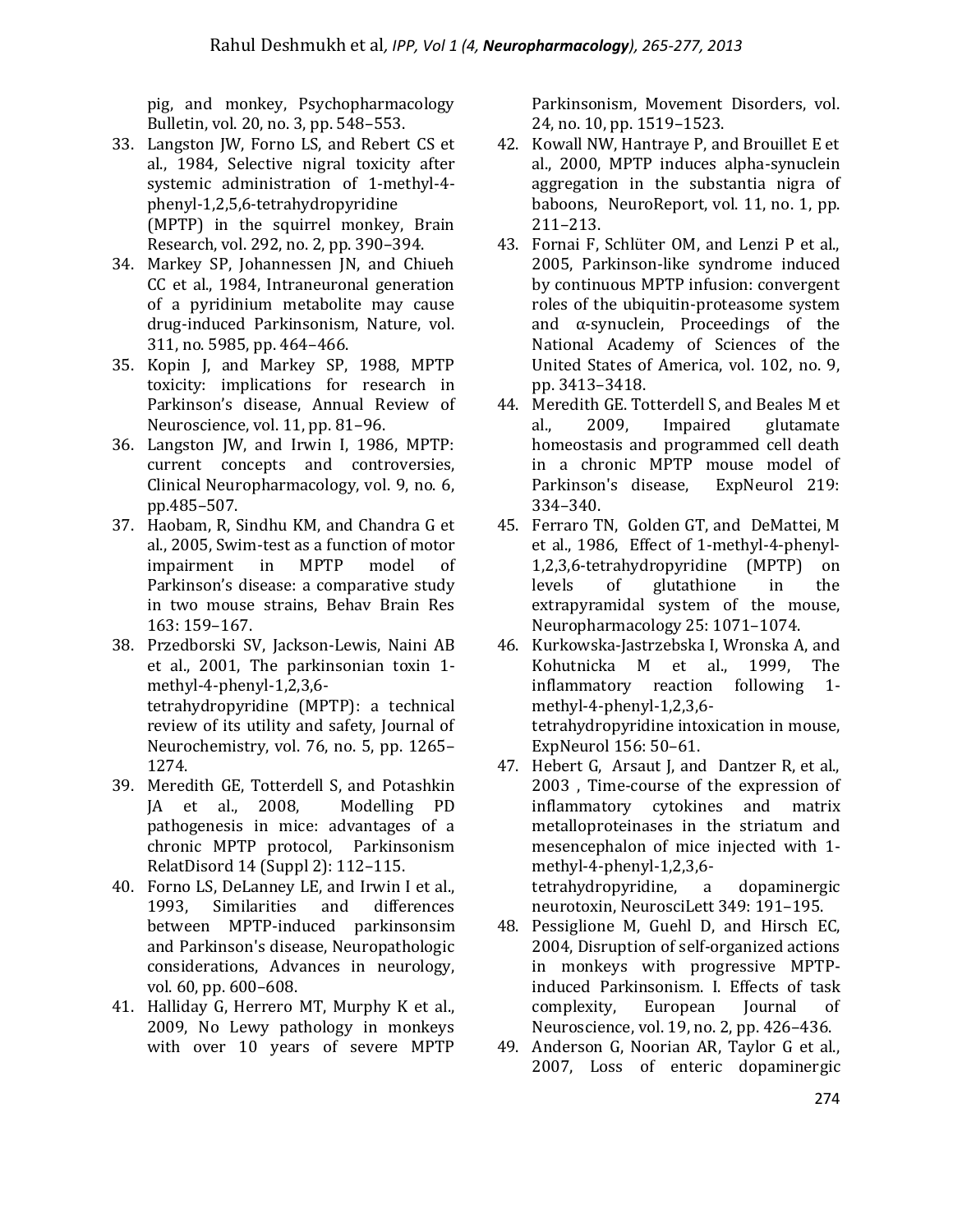neurons and associated changes in colon motility in an MPTP mouse model of Parkinson's disease, Experimental Neurology, vol. 207, no. 1, pp. 4–12.

- 50. Fox SH, Chuang R and Brotchie JM, 2009, Serotonin and Parkinson's disease: on movement, mood, and madness, Movement Disorders, vol. 24, no. 9, pp. 1255–1266.
- 51. Barraud Q, Obeid I, and Aubert I et al., 2010, Neuroanatomical study of the A11 diencephalospinal pathway in the nonhuman primate, PLoS One, vol. 5, no. 10, Article ID e13306.
- 52. Vezoli J, Fifel K, Leviel V et al., 2011, Early presymptomatic and long-term changes of rest activity cycles and cognitive behavior in a MPTP-monkey model of Parkinson's disease, PLoS One, vol. 6, no. 8, Article ID e23952.
- 53. Bergman H, Wichmann T, and DeLong MR, 1990, Reversal of experimental Parkinsonism by lesions of the subthalamic nucleus, Science, vol. 249, no. 4975, pp. 1436–1438.
- 54. Guridi J, Herrero MT, and Luquin MR et al., 1996, Subthalamotomy in parkinsonian monkeys, Behavioural and biochemical analysis, Brain, vol. 119, no. 5, pp. 1717–1727.
- 55. Speciale SG, 2002, MPTP insights into Parkinsonian neurodegeneration, Neurotoxicol Teratol 24:607–620.
- 56. Chiba K, Trevor A, and Castagnoli N et al., 1984, Metabolism of the neurotoxic tertiary amine, MPTP, by brain monoamine oxidase, Biochem. Biophys.Res.Commun. (120)574–578.
- 57. Javitch, JA, D'Amato, and RJ., Strittmatter et al., 1985, Parkinsonism-inducing neurotoxin, N-methyl-4-phenyl-1,2,3,6 tetrahydropyridine: uptake of the metabolite N-methyl-4-phenylpyridine by dopamine neurons explains selective toxicity, ProcNatlAcadSci USA 82: 2173– 2177.
- 58. Nicklas WJ, Youngster SK., and Kindt, MV et al., 1987, MPTP, MPP+ and

mitochondrial function, Life Sci 40: 721– 729.

- 59. Karunakaran S, Saeed, U, and Mishra, M et al., 2008, Selective activation of p38 mitogen-activated protein kinase in dopaminergic neurons of substantianigra leads to nuclear translocation of p53 in 1  $methyl-4-phenyl$  1,2,3,6tetrahydropyridine-treated mice, J Neurosci 28: 12500–12509.
- 60. Saporito MS, Thomas BA, and Scott RW, 2000, MPTP activates c-Jun NH(2) terminal kinase (JNK) and its upstream regulatory kinase MKK4 in nigrostriatal neurons in vivo, J Neurochem 75: 1200– 1208.
- 61. Hassouna I, Wickert H, and Zimmermann M, 1996, Increase in bax expression in substantia nigra following 1-methyl-4 phenyl-1,2,3,6-tetrahydropyridine (MPTP) treatment of mice, Neurosci Lett 204: 85–88.
- 62. Vroon A, Drukarch B and Bol JG et al., 2007, Neuroinflammation in Parkinson's patients and MPTP treated mice is not restricted to the nigrostriatal system: Microgliosis and differential expression of interleukin-1 receptors in the olfactory bulb, Exp Gerontol, 42 ,762.
- 63. Kim YS and Joh TH, 2006, Microglia, major player in the brain inflammation: their roles in the pathogenesis of Parkinson's disease, Exp Mol Med, 38, 333.
- 64. Feng ZH, Wang TG, and Li DDet al., 2002, Cyclooxygenase-2- deficient mice are resistant to 1-methyl-4-phenyl-1,2,3,6 tetrahydropyridine-induced damage of dopaminergic neurons in the substantia nigra, Neurosci Lett, 329 -354.
- 65. Talpade DJ, Greene JG, and Higgins DS et al., 2000, Invivo labeling of mitochondrial complex I (NADH: ubiquinone/ oxidoreductase) in rat brain using [(3)H] dihydrorotenone, J.Neurochem. 75,2611– 2621.
- 66. Sherer TB, Betarbet R, and Testa CM et al., 2003a, Mechanism of toxicity in rotenone models of Parkinson's disease, J Neurosci 23: 10756–10764.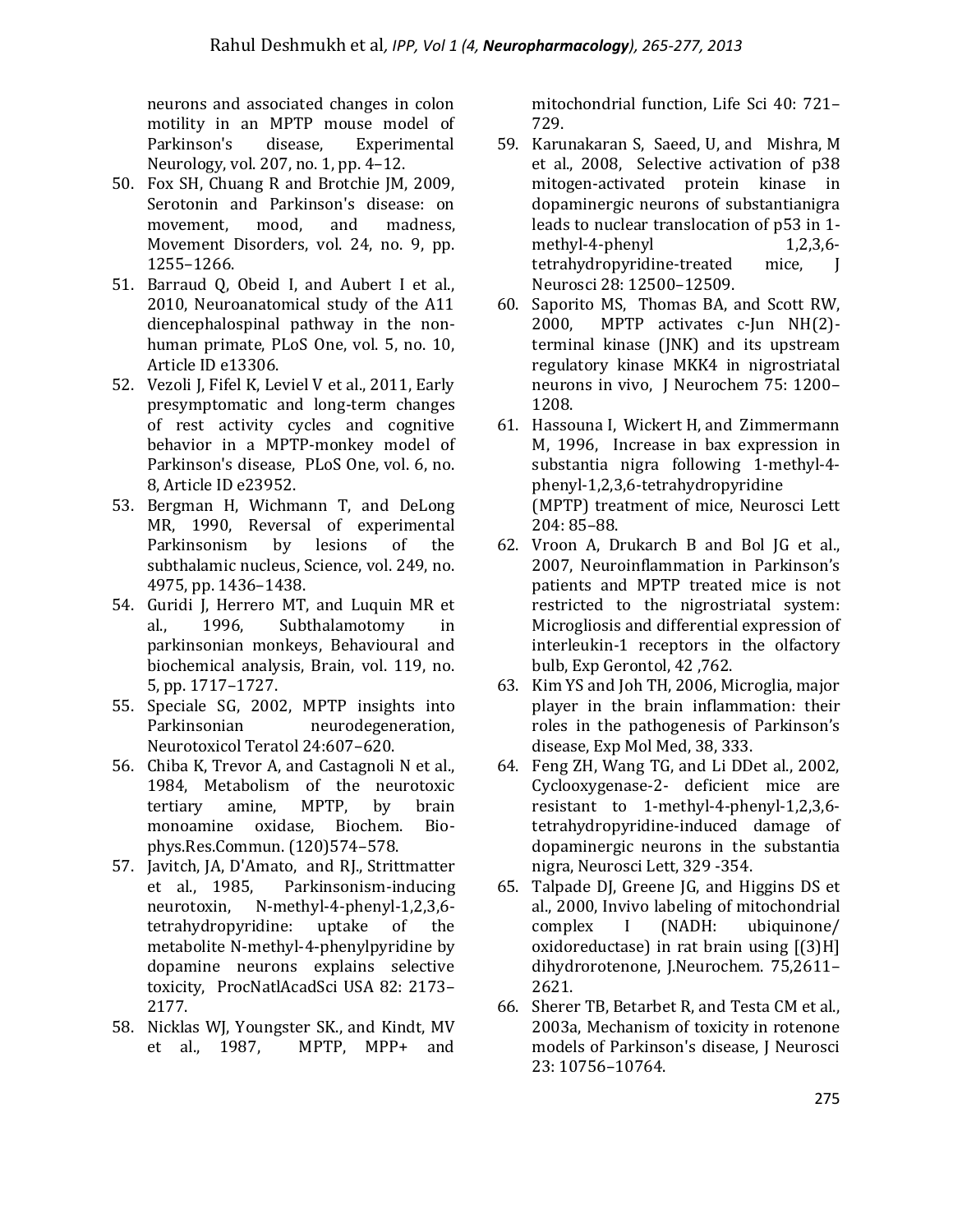- 67. Alam ZI, Daniel SE, and Lees AJ et al., 1997,generalised increase in protein carbonyls in the brain in Parkinson's but not incidental Lewy body disease, J Neurochem 69: 1326–1329.
- 68. Sherer TB, Betarbet, R, and Kim JH et al., 2003b, Selective microglial activation in the rat rotenone model of Parkinson's disease, NeurosciLett 341: 87–90.
- 69. Gerhard A, Pavese N, and Hotton G et al., 2006, In vivo imaging of microglial activation with [11C](R)-PK11195 PET in idiopathic Parkinson's disease, Neurobiol Dis 21: 404–412.
- 70. Whitton PS, 2007, Inflammation as a causative factor in the etiology of Parkinson's disease, BrJPharmacol 150:963–976.
- 71. Tansey MG, Goldberg MS, 2010, Neuroinflammation in Parkinson's disease: its role in neuronal death and implications for therapeutic intervention, Neurobiol Dis 37: 510–518.
- 72. Inden Y, Kitamura H, Takeuchi et al., 2007, Neurodegeneration of mouse nigrostriatal dopaminergic system induced by repeated oral administration of rotenone is prevented by 4 phenylbutyrate, a chemical chaperone, Journal of Neurochemistry, vol. 101, no. 6, pp. 1491–1504.
- 73. Inden M, Kitamura Y, and Abe M et al., 2011, Parkinsonian rotenone mouse model: reevaluation of long-term administration of rotenone in C57BL/6 mice, Biological and Pharmaceutical Bulletin, vol. 34, no. 1, pp. 92–96.
- 74. Betarbet R, Sherer G, and MacKenzie M et al., 2000, Chronic systemic pesticide exposure reproduces features of Parkinson's disease, Nature Neuroscience, vol. 3, no. 12, pp. 1301–1306.
- 75. Alam M, Mayerhofer A and Schmidt WJ, 2004, The neurobehavioral changes induced by bilateral rotenone lesion in medial forebrain bundle of rats are reversed by L-DOPA, Behavioural Brain Research, vol. 151, no. 1-2, pp. 117–124.
- 76. Cannon JR, Tapias and Greenamyre JT, 2009, A highly reproducible rotenone model of Parkinson's disease, Neurobiology of Disease, vol. 34, no. 2, pp. 279–290.
- 77. Höglinger GU, Féger J, and Prigent A et al., 2003, Chronic systemic complex I inhibition induces a hypokinetic multisystem degeneration in rats, Journal of Neurochemistry, vol. 84, no. 3, pp. 491– 502.
- 78. Sherer TB, Kim JH, and Betarbet R et al., 2003, Subcutaneous rotenone exposure causes highly selective dopaminergic degeneration and α-synuclein aggregation, Experimental Neurology, vol. 179, no. 1, pp. 9–16.
- 79. Alam M, Schmidt WJ, 2002, Rotenone destroys dopaminergic neurons and induces parkinsonian symptoms in rats, Behav Brain Res 136: 317–324.
- 80. Alam M, Schmidt WJ, 2004, L-DOPA reverses the hypokinetic behaviour and rigidity in rotenone-treated rats, Behav Brain Res 153:439–446.
- 81. Ascherio A, Chen, H, and Weisskopf MG et al., 2006, Pesticide exposure and risk for Parkinson's disease, Ann Neurol 60: 197– 203.
- 82. Costello S, Cockburn M, and Bronstein J et al., 2009, Parkinson's disease and residential exposure to maneb and paraquat from agricultural applications in the central valley of California, Am J Epidemiol 169: 919–92.
- 83. Shimizu K., Ohtaki K.,and Matsubara K et al., 2001, Carrier-mediated processes in blood – brain barrier penetration and neural uptake of paraquat, Brain Res 906: 135–142.
- 84. Miller GW, 2007, Paraquat: the red herring of Parkinson's disease research, ToxicolSci 100: 1–2.
- 85. Zhang J, Fitsanakis VA, and Gu G et al., 2003, Manganese ethylene-bisdithiocarbamate and selective dopaminergic neurodegeneration in rat: a link through mitochondrial dysfunction, JNeurochem84:336–346.